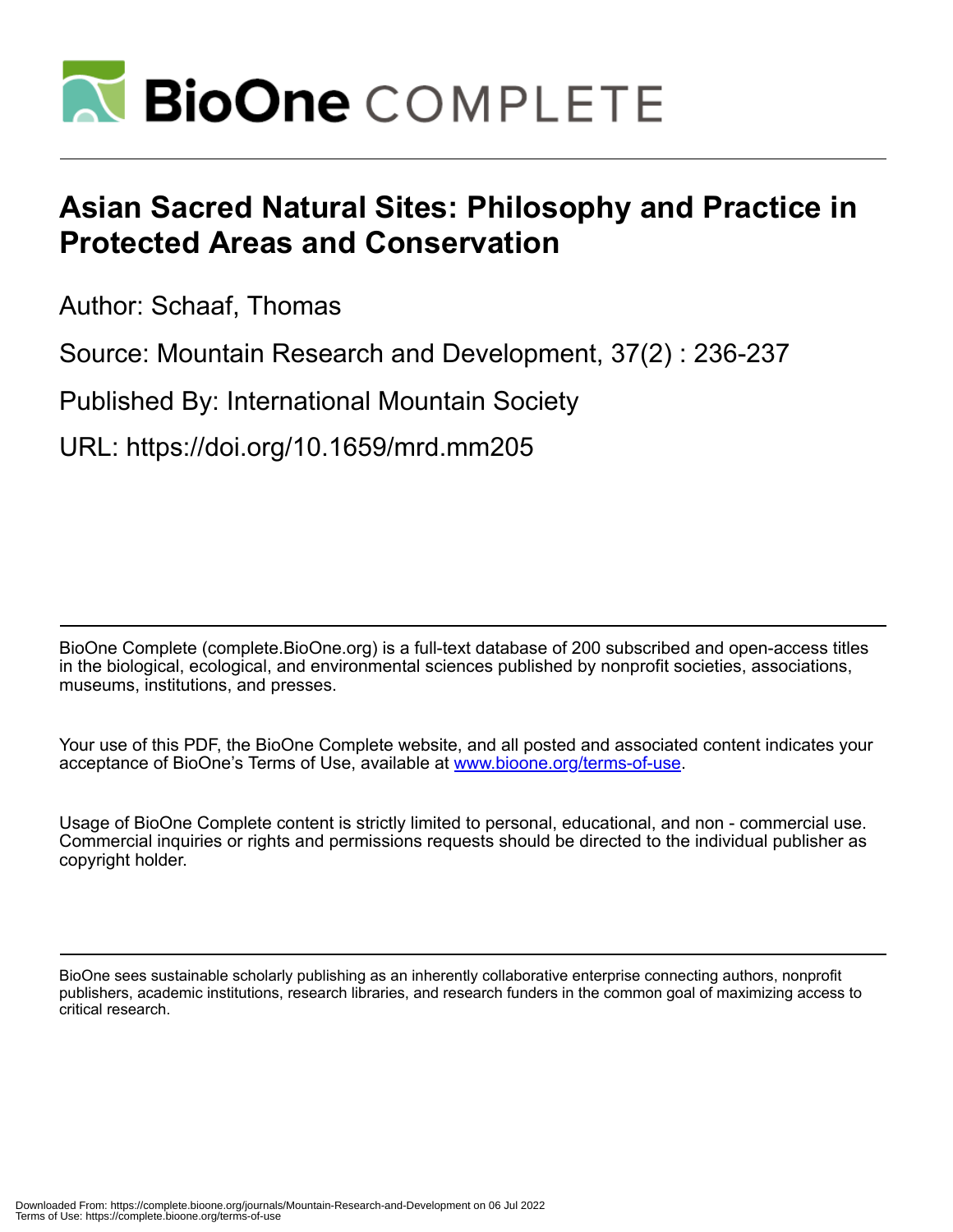An international, peer-reviewed open access journal published by the International Mountain Society (IMS) www.mrd-journal.org

## Asian Sacred Natural Sites: Philosophy and Practice in Protected Areas and Conservation

Edited by Bas Verschuuren and Naoya Furuta. Abingdon, United Kingdom and New York, USA: Routledge, 2016.  $xxii + 318$  pp. Hardcover: US\$ 150.00, ISBN 978- 1-138-93629-4. Paperback: US\$ 67.95, ISBN 978-1-138-93631-7. Ebook: US\$ 33.99, ISBN 978-1-315- 67627-2.

Ever since the International Union for Conservation of Nature (IUCN) and the United Nations Educational, Scientific and Cultural Organization (UNESCO) helped some two decades ago to bring the role of sacred natural sites for biodiversity conservation into the global arena, environmental conservationists have been showing growing interest in sacred natural sites. Can environmental conservation be practiced in a more sustainable way if it is aligned with spiritual values and cultural practices that are shared among, and are an integral part of, the traditional worldviews of a given community? Can spirituality and religion be powerful agents for protecting our physical environment and its living organisms? Is it possible to ''link'' conservation of biological diversity and cultural integrity?

Sacred natural sites appear to do just that. Traditional societies around the world, especially in Asia, have assigned a special status to natural sites considered as sacred—through the perception of residing deities and spirits, as shrines dedicated to ancestors, or as privileged places for meditation, revelation, and even purification of the inner self. Fear of retribution from (malevolent) spirits for harm done to nature within a sacred natural site is another powerful agent for conserving environmental integrity among many traditional communities. As sacred

sites are places of seclusion from the nonsacred world, they are generally subject to restricted access and therefore suffer less direct human impact in terms of exploitation of natural resources for purely economic purposes.

As indicated by its title, this publication focuses on sacred natural sites in the Asian region. Asia is probably the most diverse continent regarding ethnic composition, cultures, traditional worldviews, and belief systems. More than 50 authors have contributed case studies, many from mountain areas, from Bhutan, Cambodia, China, India, Indonesia, Iran, Japan, Kyrgyzstan, Laos, Myanmar, Nepal, Oman, and Thailand to this fascinating book. While many of the case studies focus on animist traditions (including Shintoism), Hinduism, Buddhism, shamanism, pre-Islamic religions, and any syncretic combinations thereof are also well reflected.

The publication is an outstanding attempt to shed light on how philosophies and practices related to sacred natural sites are relevant to conventional protected areas and conservation in Asia. To this end, following an introduction by Bas Verschuuren—one of the editors the book is structured into 6 crossfertilizing parts. Part 1, with 3 chapters, provides a general overview on ''Themes and perspectives on the conservation of Asian sacred natural sites.'' This section explores some common perspectives that support our understanding of how sacred natural sites can contribute to existing and new conservation approaches in Asia; Ed Bernbaum's chapter focuses specifically on sacred mountains. Part 2 refers to ''National perspectives and strategies for the conservation of sacred natural sites.'' These are illustrated by 3 chapters, which discuss how sacred natural sites could or should be recognized in government policies. The 4 chapters in part 3 are concerned with ''Legal approaches and governance of sacred natural sites.'' This section shows the

complexity behind the governance of sacred natural sites and emphasizes the role, often overlooked, of the spiritual in creating customary law and rule. Part 4, with 4 chapters, highlights how ''The conservation of sacred lands meets the challenges of development,'' especially within the context of rapid economic development and modernization in many Asian countries. Part 5 discusses the ''Role for custodians and religious leaders in the conservation of sacred natural sites,'' with 4 chapters that consider whether spiritual guides and religious leaders can help conservationists counter some of the threats imposed by societal and economic change and support the conservation of the environments that their sacred places depend on. Finally, part 6 focuses on ''Dualing spirits and sciences: revisiting the foundations of conservation,'' with 4 case studies followed by an excellent concluding chapter by Bas Verschuuren on how the cultural, spiritual, and philosophical underpinnings of sacred natural sites can make conservation in Asia more effective and sustainable.

The editors did well by including the ''Darvi declaration of sacred sites guardians and traditional cultural practitioners of the Pamir, Tien Shan and Altai Sayan biocultural mountain systems'' (Mongolia 2014) as an appendix. In this, representatives of local and indigenous communities shamans, traditional singers, storytellers, and traditional knowledge custodians—recognize the special role that sacred mountains and cultural landscapes play in maintaining Earth's biological and cultural diversity and, among other things, pledge to offer their experience in processes of nominating and managing World Heritage Sites.

The book is primarily written by, and mostly targeted at, environmental conservation experts. However, this statement should not be seen as a reductionist assessment: